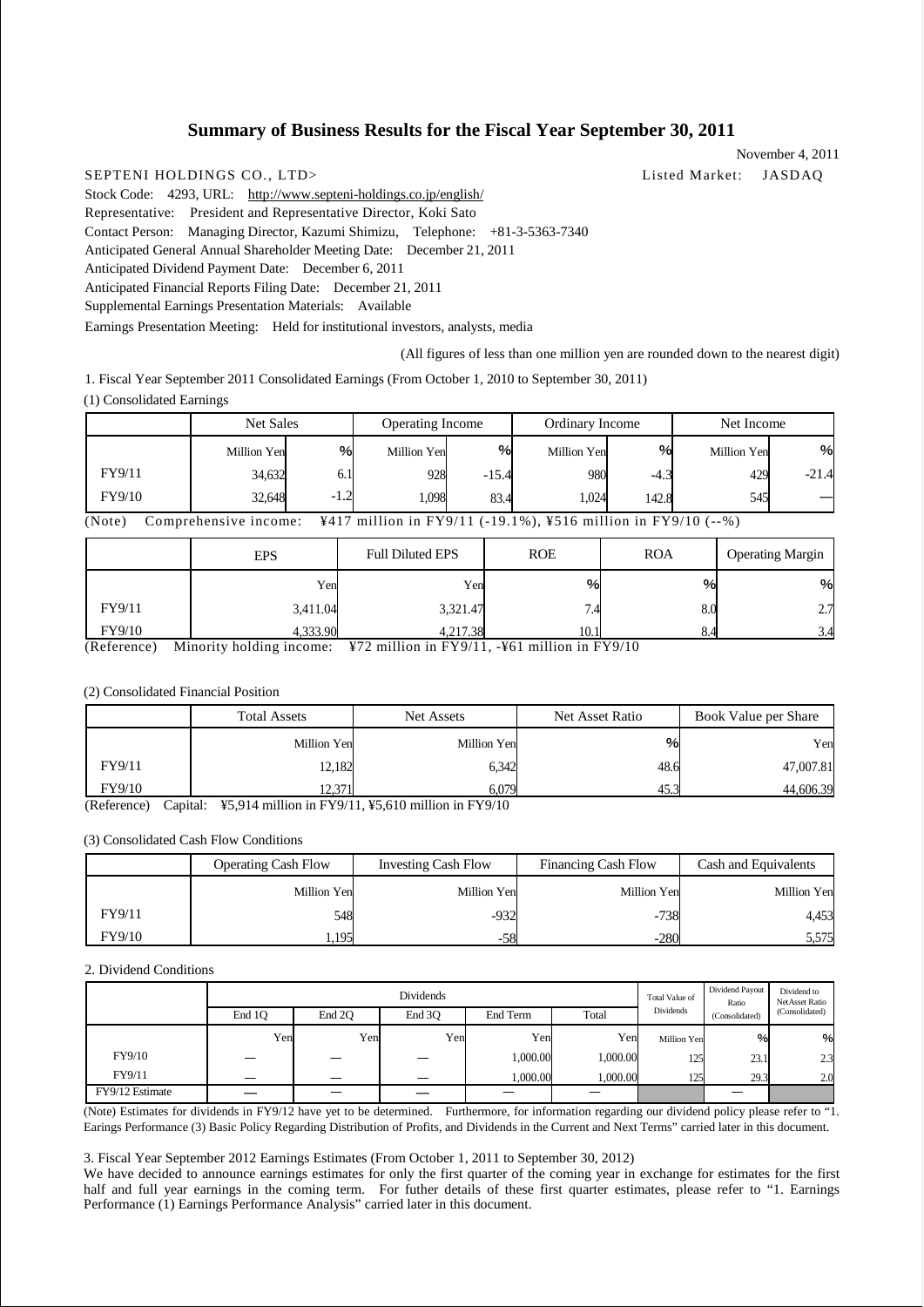#### 4. Others

(1) Important changes in our subsidiaries, including changes to the scope of our consolidation: Not applicable

(Note) For further details please refer to "2. Corporate Structure"

### (2) Changes in the accounting methods, procedures, presentation methods

Changes accompanying revisions in accounting standards: Applicable Other changes: Not applicable

(3) Shares issued (Common stock)

Shares issued as of term end (Including treasury stock):

Treasury stock as of term end:

Average share numbers issued during term:

| FY9/11 | 134,749 FY9/10 | 134,700 |
|--------|----------------|---------|
| FY9/11 | 8,923 FY9/10   | 8.923   |
| FY9/11 | 125,807 FY9/10 | 125,930 |

(Reference) Non-Consolidated Earnings Overview

1. Fiscal Year September 2011 Non-Consolidaed Earnings (From October 1, 2010 to September 30, 2011) (1) Non-Consolidated Earnings

|        | <b>Sales</b> |        | Operating Income |         | Ordinary Income |         | Net Income  |       |
|--------|--------------|--------|------------------|---------|-----------------|---------|-------------|-------|
|        | Million Yen  | $\%$   | Million Yen      | %       | Million Yen     | %       | Million Yen | %     |
| FY9/11 | 1,453        | 23.4   | 605              | 58.1    | 592             | 54.7    | 452         | 48.2  |
| FY9/10 | 1,177        | $-7.8$ | 383              | $-22.8$ | 382             | $-12.1$ | 305         | 125.0 |

|        | <b>EPS</b> | <b>Fully Diluted EPS</b> |
|--------|------------|--------------------------|
|        | Yen        | Yen                      |
| FY9/11 | 3,598.00   | 3,503.52                 |
| FY9/10 | 2,425.86   | 2,360.64                 |

(2) Non-Consolidated Financial Position

|        | <b>Total Assets</b> | Net Assets  | Net Asset Ratio | Book Value per Share |
|--------|---------------------|-------------|-----------------|----------------------|
|        | Million Yen         | Million Yen | $\%$            | Yen                  |
| FY9/11 | 6,503               | 6,091       | 93.1            | 48,145.83            |
| FY9/10 | 6.352               | 5,779       | 90.2            | 45,556.54            |

(Reference) Capital: ¥6,057 million in FY9/11, ¥5,729 million in FY9/10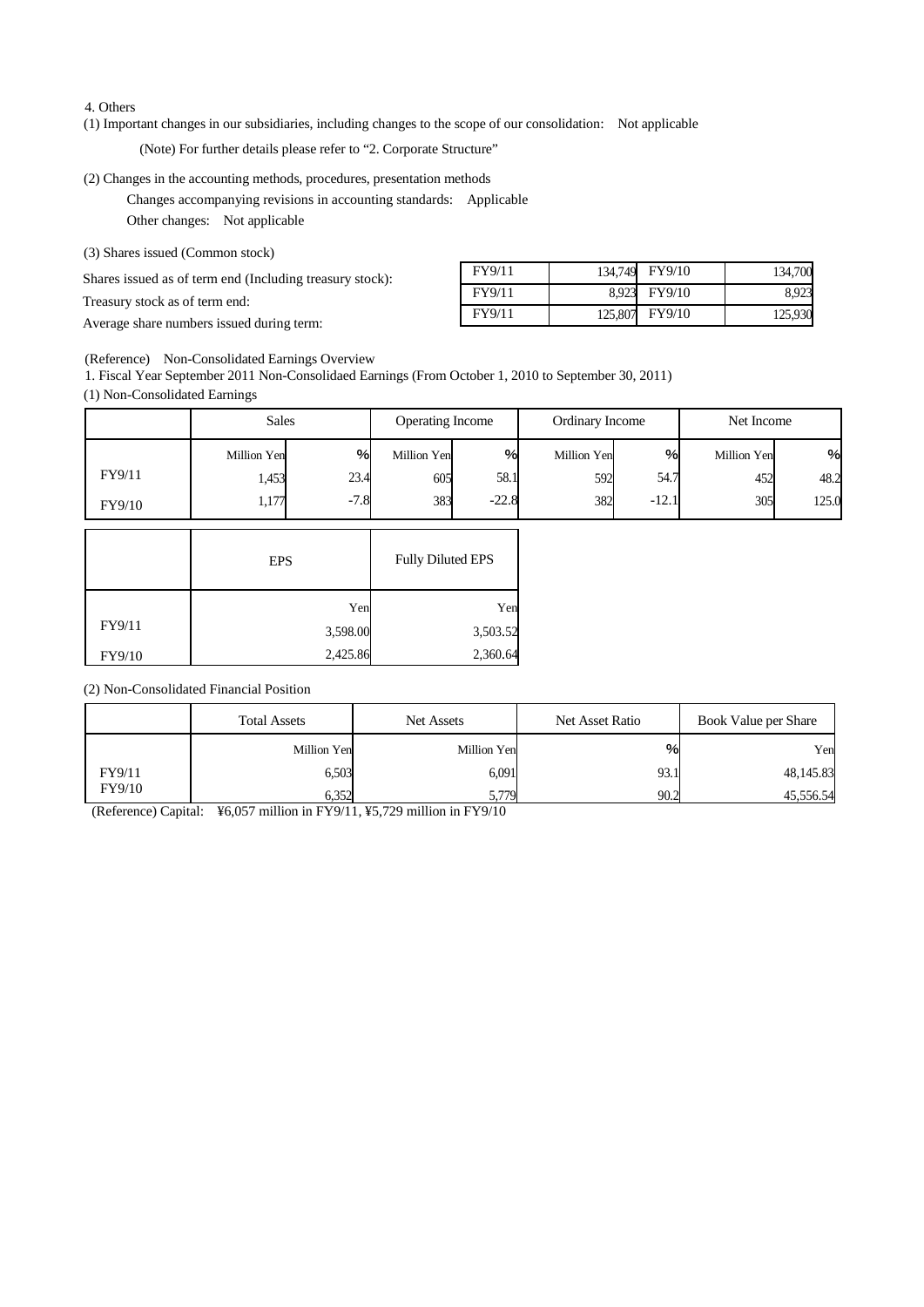# Index

| 1.                                                                                                  |
|-----------------------------------------------------------------------------------------------------|
| (1)                                                                                                 |
| (2)                                                                                                 |
| Basic Policy Regarding Distribution of Profits, and Dividends in the Current and Next Terms5<br>(3) |
| 2.                                                                                                  |
| 3.                                                                                                  |
| (1)                                                                                                 |
| (2)                                                                                                 |
| 4.                                                                                                  |
| (1)                                                                                                 |
| (2)                                                                                                 |
|                                                                                                     |
|                                                                                                     |
| (3)                                                                                                 |
| (4)                                                                                                 |
| (5)                                                                                                 |
|                                                                                                     |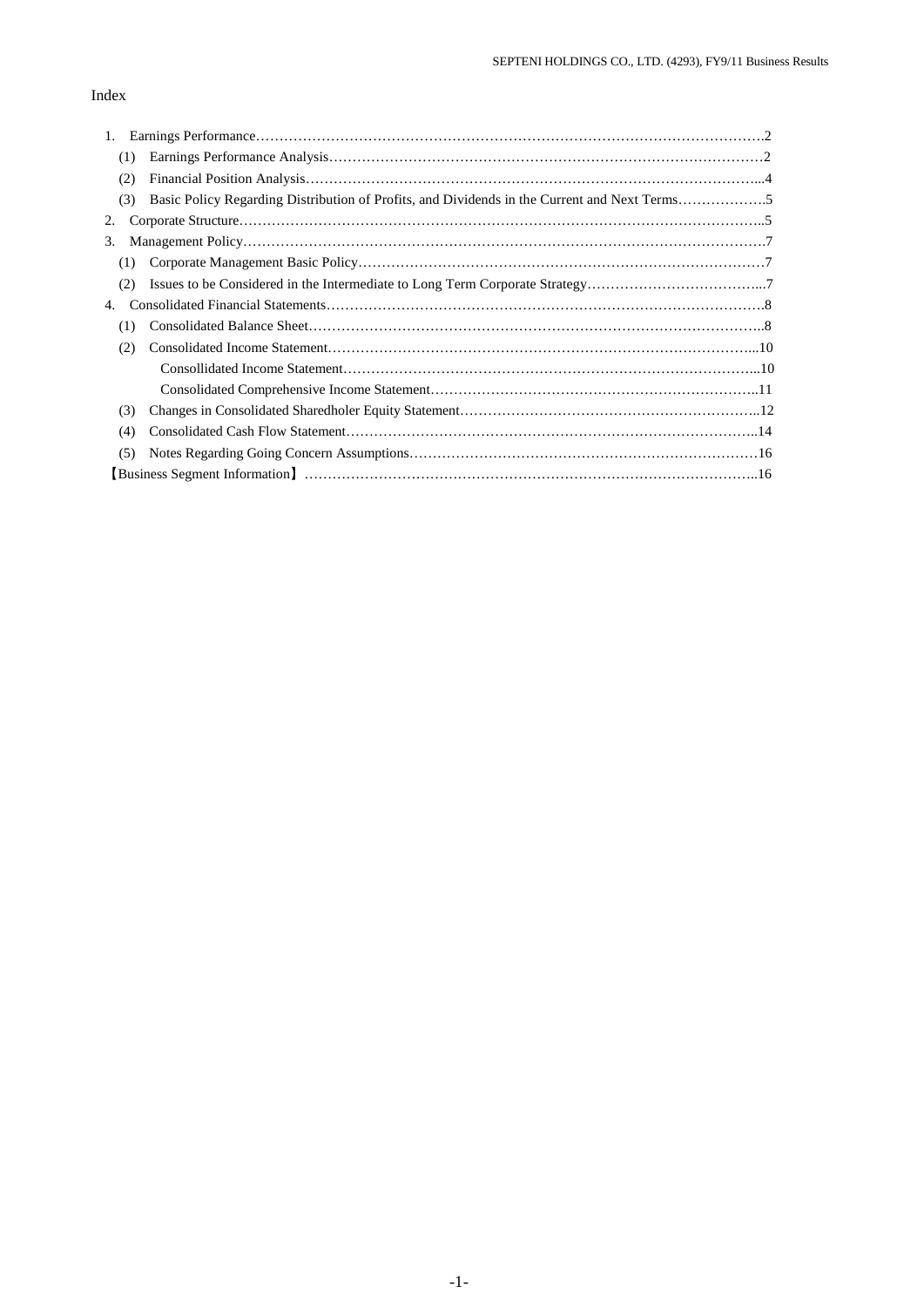#### 1. Earnings Performance

## (1) Earnings Performance Analysis

#### (Earnings Performance in Current Term)

During the term under review, the Japanese economy underwent a gradual recovery during the first half on the back of various government stimulus measures and growth in developing economies. However the Great East Japan Earthquake that occurred on March 11, 2011 negatively impacted production activities of companies and consumer spending. Following on the heels of this natural disaster, the sovereign debt crisis in Europe and subsequent instability in the financial markets, continued record high levels of the Yen, and fears over weaker economies around the globe led to a continuation of uncertainties regarding the future.

With regards to the environment surrounding the Internet businesses in which the SEPTENI Group operates, connectivity to the Internet by both personal computers and cellular telephones is quickly becoming a matter of fact. Futhermore the rapid increase in smartphones used as a prominent device to connect to the Internet is leading to an expansion in advertising related services for smartphones. Furthermore marketing tools and social games specifically designed to match the characteristics of social networking services (SNS) and other social media represent new business opportunities.

Against this backdrop, our Group was able to grow sales by 6.1% year-over-year to ¥34,632 million despite the Great East Japan Earthquake. However, the inability to achieve our initial sales estimates due to the Great East Japan Earthquake, and anticipatory investments in human resources and new businesses to rasie our competitive standing led to a 15.4% year-over-year decline in operating income to ¥928 million. At the same time income from minority shareholdings contributed to a ¥125 million improvement in non-operating income, and allowed ordinary income to fall by a smaller margin of 4.3% year-over-year to ¥980 million. In addition, costs associated with the impending move of our headquarters in December 2011 led to an extraordinary loss totalling ¥197 million. Consequently net income fell by 21.4% year-over-year to ¥429 million.

We discuss our business performance in each of our business segments below.

Furthermore, from the crurrent fiscal year we have implemented "Accounting Standards for Segment Information Display Methods" (Corporate Accounting starndard Number 17, March 27, 2009) and "Implementation Policy for the Accounting Standards for Segment Information Display Methods" (Corporate Accounting Standards Implementation Policy Number 20, March 21, 2008).

Of the earings performance of our various segments mentioned below, we do not provide year-over-year comparisons for our "technology business" and "contents business" because they were newly formed.

#### Internet Advertising Business

Amidst an expansion in SEPTENI's Internet advertising business, we conducted marketing activities designed to raise our Group's share of the market, grow our transaction volumes in mobile advertising for smartphones, and expand our high value added web solutions (including SEO and website creation). In addition, we are endeavoring to develop new businesses in new growth fields by launching marketing support services leveraging various social media including the world's largest SNS, "Facebook." SEPTENI is also accelerating its regional business deployment with the opening of three new regional offices in Sendai, Niigata, and Kanazawa. However, weaker display advertising and other forms of advertising resulting from the negative impact of the Great East Japan Earthquake upon the economy casued sales to fall short of estimates. At the same time, we incurred higher selling, general and administrative costs due to investments in human resources to raise our future competitiveness and in new businesses. Consequently sales rose by 7.3% year-over-yeare to ¥29,377 million, while operating income fell by 17.9% year-over-year to ¥941 million.

#### Technology Business

The cloud customer relationship management (CRM) services provided by Tricorn Corporation benefitted from growth in web marketing project numbers and increases in pricing per client. At the same time, Cytech, Inc. is in the course of shifting its business focus from consigned system development to social media application development, and failed to achieve profitability. Consequently sales and operating income declined by 2.7% and 27.8% year-over-year to ¥692 and ¥128 million, respectively.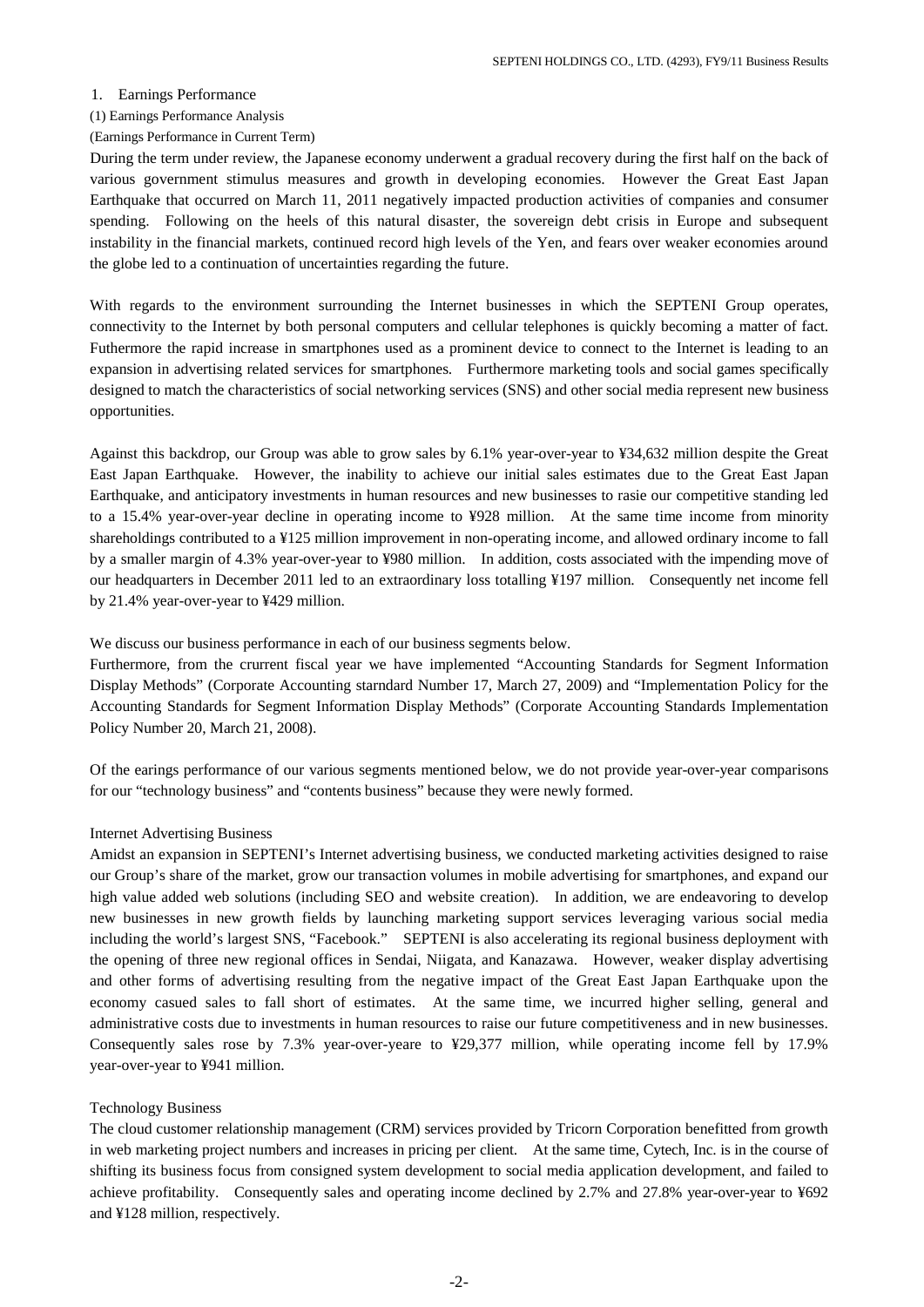### Contents Business

While sales of electronic books and other contents targeting smartphones expanded, existing contents for traditional cellular telephones continued to contract. Consequently sales and operating income fell by 8.3% and 70.4% year-over-year to ¥1,231 and ¥10 million, respectively

### Direct Marketing Business

Demand for the main service of consigned direct mailing services remained firm and allowed sales to rise by 3.0% year-over-year to ¥2,310 million. At the same time increases in labor and other costs caused operating income to decline by 16.1% year-over-year to ¥154 million.

#### Other Buisness

Commerce related sales saw an end to the decline in sales and progress in efforts to improve the profit structure. Consequently sales rose by 0.4% year-over-year to  $\frac{1}{4}1,101$  million and an operating income improved to  $\frac{1}{2}22$  million from an operating loss of ¥60 million in the previous term.

### (Earnings Estimates for the Next Term)

The SEPTENI Group is currently making changes to its services as part of the strategy defined in our Three Year Midterm Business Plan (From FY9/11 to FY9/13) to capture new growth opportunities. In the first year of our plan which ended in fiscal year September 2011 we took aggressive steps to develop new businesses. In the second year of the plan, fiscal year September 2012, we will endeavor to improve profitability as well as continue to promote new business development. Furthermore we will allocate our business resources to new growth fields related to smartphones and social media applications for our existing businesses, and expand our businesses to overseas markets to secure new growth opportunities.

In our Internet Advertising Business, we will promote the expansion of advertising sales targeting smartphones, which are growing rapidly, and cultivate social media related applications to become a cornerstone of our profits. Furthermore we will expand our investments in the ad network business, where demand is growing, and fortify our service lineup.

In the Technology Business we will open regional offices in various parts of Japan and in overseas markets to expand sales channel for cloud services.

With regards to our Contents Business, AXEL MARK and FROUTE were merged with the goals of expanding their realm of businesses and raising their profitabililty. In addition to the continued fortification of services targeting smartphones, we will also concentrate our efforts upon capturing opportunities to secure profits in the realm of social game development.

## (Regarding Changes in the Display Method for Our Earnings Estimates)

Due to the complicated nature of our business structure with the five different business segments that we operate (Internet Advertising, Technology, Contents, Direct Marketing, and Other Businesses), it has become difficult to provide accurate estimates for our earnings. In addition, the rapid diffusion of smart phones and large changes in the operating environment brought on by the broadening usage of social media represent an expansion in new business opportunities and make predicting industry trends more diffuclt.

For example, the ability to create new hit products in the realms of social games and smart phone applications in our Contents Business will significantly influence earnings. However the success or failure of these types of contents only becomes apparent after the start of their services and making rational estimates at the design stage is extremely difficult. Furthermore, in our main Internet Advertising Business the share of internet advertising of the overall advertising market has risen and become a large factor influencing earings. At the same time the share of display advertising, which is recorded as sales at the time of order booking, of our total sales continues to fall, while the share of advertising linked to search functions, which is recorded as sales when the project is delivered, of our total sales is on the rise. Consequently it is becoming more difficult to predict our sales trends several months forward and the uncertainties in our existing businesses is on the rise. Moreover, uncertainties are expected to grow along with the increase in the share of new businesses as SEPTENI is currently focused upon creating and cultivating new businesses in its current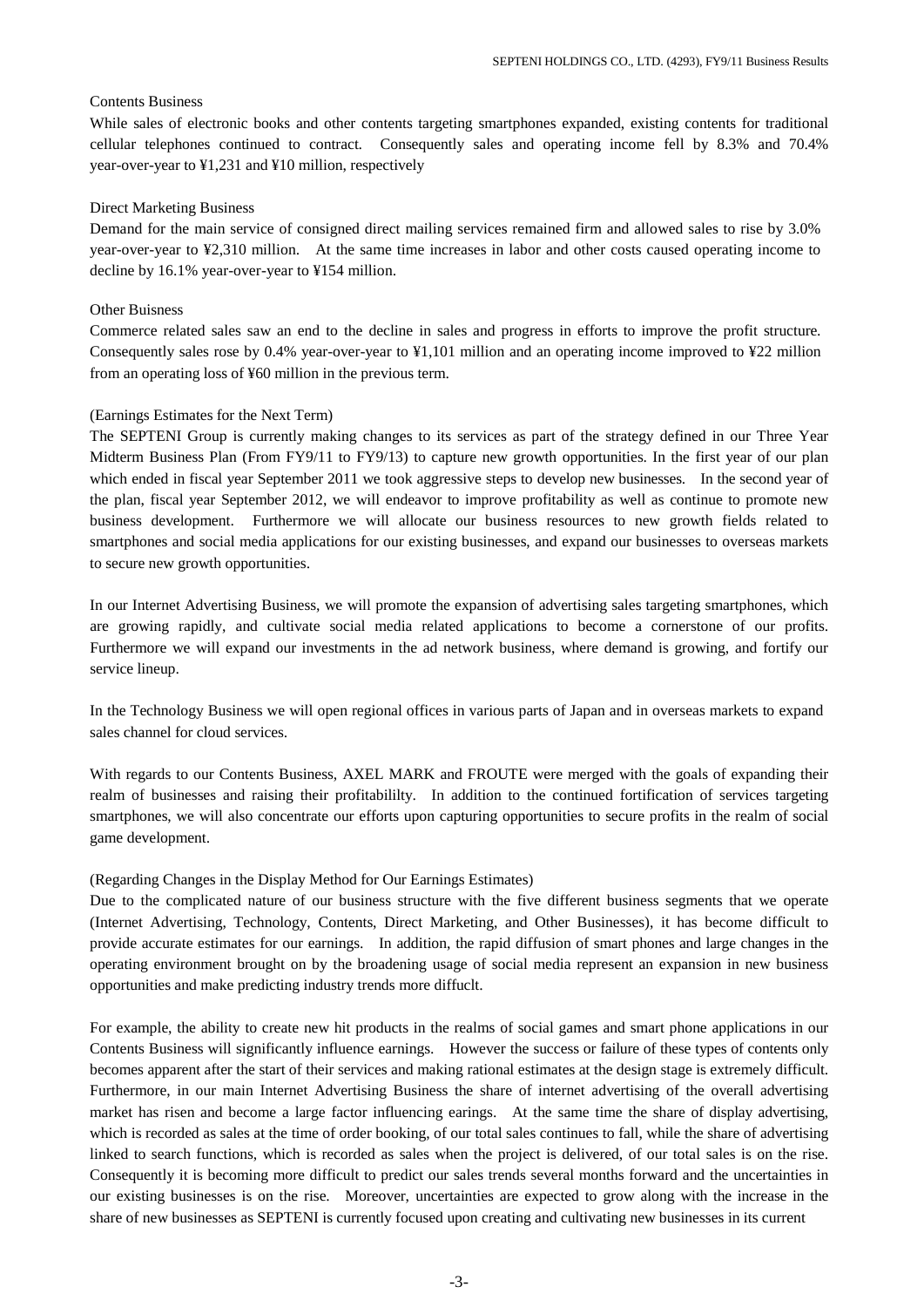Midterm Business Plan.

Taking these changes into consideration, the SEPTENI Group deems that making highly accurate earnings estimates at early stages of the new fiscal year is difficult, and has subsequently decided to release earings estimates for only the subsequent quarter only at the time of each quarterly earnings announcement effective from the fiscal year September 2012.

First Quarter of Fiscal Year September 2012 Earnings Estimates (From October 1 to December 31, 2011)  $\frac{49,200}{4240}$  million Operating Income:  $\frac{$240 \text{ million}}{250 \text{ million}}$ Ordinary Income: Net Income:  $\angle$  ¥130 million

(2) Financial Position Analysis

Assets, Liabilities, Net Assets (Assets)

Current assets declined by ¥813 million from the end of the previous fiscal year to ¥9,362 million due in part to a ¥1,122 million drop in cash and equivalents.

Fixed assets grew by ¥623 million from the end of the previous term to ¥2,819 million due primarily to ¥428 and ¥378 million increases in marketable securities and deposits, respectively, and despite an ¥87 million decline in buildings and structures.

Consequently total assets fell by ¥189 million from the end of the previous term to ¥12,182 million.

(Liabilities)

Current liabilities declined by ¥378 million from the end of the previous term to ¥5,711 million on the back of reductions in short term debt and portion of long term debt repayable within one year of ¥322 and ¥227 million respectively, which offset a ¥194 million increase in accounts payable.

Fixed liabilities declined by ¥73 million from the end of the previous term to ¥127 million due in part to ¥29 and ¥26 million drops in lease liabilities and long term debt respectively.

Consequently total liabilities fell by ¥452 million from the end of the previous term to ¥5,839 million.

(Net Assets)

With regards to net assets, the recording of ¥429 million in net income helped to offset a ¥125 million drop due to dividend payments and allowed net assets to rise by ¥263 million to ¥6,342 million.

Cash Flow Conditions

During the term under review, cash and equivalents fell by ¥1,122 million from the end of the previous term to ¥4,453 million.

We provide details of our various cash flows for the current fiscal year below.

(Operating Cash Flow)

During the current term, we saw a net inflow of cash from our operating activities of ¥548 million, which compares with an inflow of ¥1,195 million in the previous term. Factors behind this net inflow of cash include ¥356 and ¥404 million increases in receivables and tax payments respectively, ¥223 million increase in payables, and ¥839 million in net income before taxes.

In our investing activities we realized a net outflow of ¥932 million, which compares with a net outflow of ¥58 million in the previous term. This outflow is attributed primarily to the acquisition of securities of affiliated companies and payment for deposits and security deposits of ¥398 and ¥411 million respectively.

During the term under review, we recorded a net outflow of ¥738 million in our financing activities, which compares with an outflow of ¥280 million in the previous term. This outflow is attributed to declines in short and long term debts of ¥322 and ¥253 million respectively, and dividend payments of ¥125 million.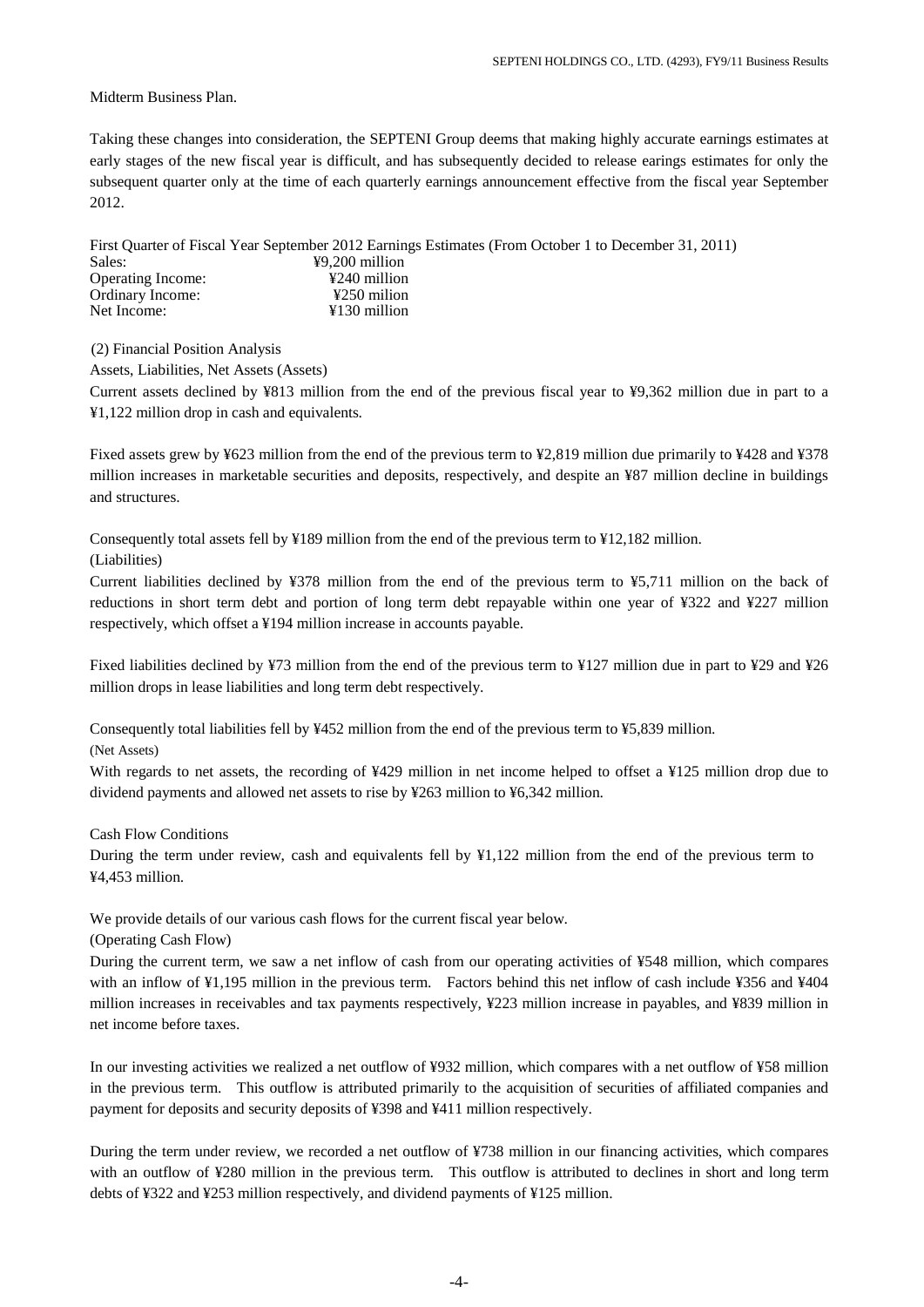(Reference) Trends in Our Cash Flow Related Indicators

|                                                         | FY9/07 | <b>FY9/08</b> | FY9/09 | FY9/10 | FY9/11 |
|---------------------------------------------------------|--------|---------------|--------|--------|--------|
| Net Asset Ratio (%)                                     | 47.3   | 44.6          | 44.0   | 45.3   | 48.6   |
| Capital Adequacy Ratio, Market Capitalization Based (%) | 178.1  | 87.5          | 53.7   | 43.6   | 42.8   |
| Cash Flow to Interest Bearing Debt Ratio (%)            | 65.3   | 310.0         | 531.2  | 122.0  | 155.5  |
| <b>Interest Coverage Ratio</b>                          | 96.9   | 41.1          | 13.5   | 66.2   | 46.5   |

Net Asset Ratio: Net Assets / Total Assets

Capital Adequacy Ratio: Market Capitalization / Total Assets

Cash Flow to Interest Bearing Debt Ratio: Interest Bearing Debt / Operating Cash Flow

Interest Coverage Ratio: Operating Cash Flow / Interest Payments

- 1. Each indicator is based on consolidated financial data.
- 2. Market capitalization is based on shares outstanding excluding treasury stock.
- 3. Cash flow is based on our operating cash flow.
- 4. Interest bearing debt includes all of the liabilities which bear interest payments on our consolidated balance sheet.

(3) Basic Policy Regarding Distribution of Profits, and Dividends in the Current and Next Terms

We recognize the return of profits to our shareholders as a key management issue, and will flexibly implement the policy outlined below regarding the appropriate distribution of profits.

With regards to the distribution of retained earnings, we will consider our consolidated earnings performance, need to fortify our financial position, and forward looking group business strategy while at the same time endeavoring to maintain a dividend payout ratio of around 15%. Furthermore we have established a minimum full year dividend target level of 1,000 yen per share, and seek to strike a balance between stability in dividends and appropriate level of profit distribution to allow us to grow our earnings. In addition, we endeavor to utilize retained earnings for investments in training of personnel, optimizing and reinvigorating our existing businesses, and capturing new businesses which hold the potential for high growth and profitability. Based on these policies, we expect to pay a ¥1,000 dividend during the current fiscal year. Furthermore with regards to dividends in the coming term, we expect to implement a dividend in accordance with the above mentioned policy, and will announce a specific value for our dividend esimtate at a point in time where we can announce earnings estimates for the full year (Expected to be at the time of the announcement of our third quarter earnings results.).

## 2. Corporate Structure

As of September 30, 2011 the SEPTENI Group is comprised of the holding company SEPTENI HOLDINGS, 16 consolidated subsidiaries (Including one union), and three equity accounting method held affiliates. The various companies in the SEPTENI Group are responsible for undertaking Internet Advertising, Technology, Contents, Direct Marketing, and Other Businesses.

Furthermore, from the crurrent fiscal year we have implemented "Accounting Standards for Segment Information Display Methods" (Corporate Accounting starndard Number 17, March 27, 2009) and "Implementation Policy for Accounting Standards for Segment Information Display Methods" (Corporate Accounting Standards Implementation Policy Number 20, March 21, 2008).

Below we provide a breakdown of the companies which belong to each of our business segments.

Internet Advertising Business Internet advertising agency business SEPTENI CO., LTD. (100% owned consolidated subsidiary) Internet advertising sales and comprehensive Internet marketing support services

Technology Business Tricorn Corporation (100% owned consolidated subsidiary) CRM services provision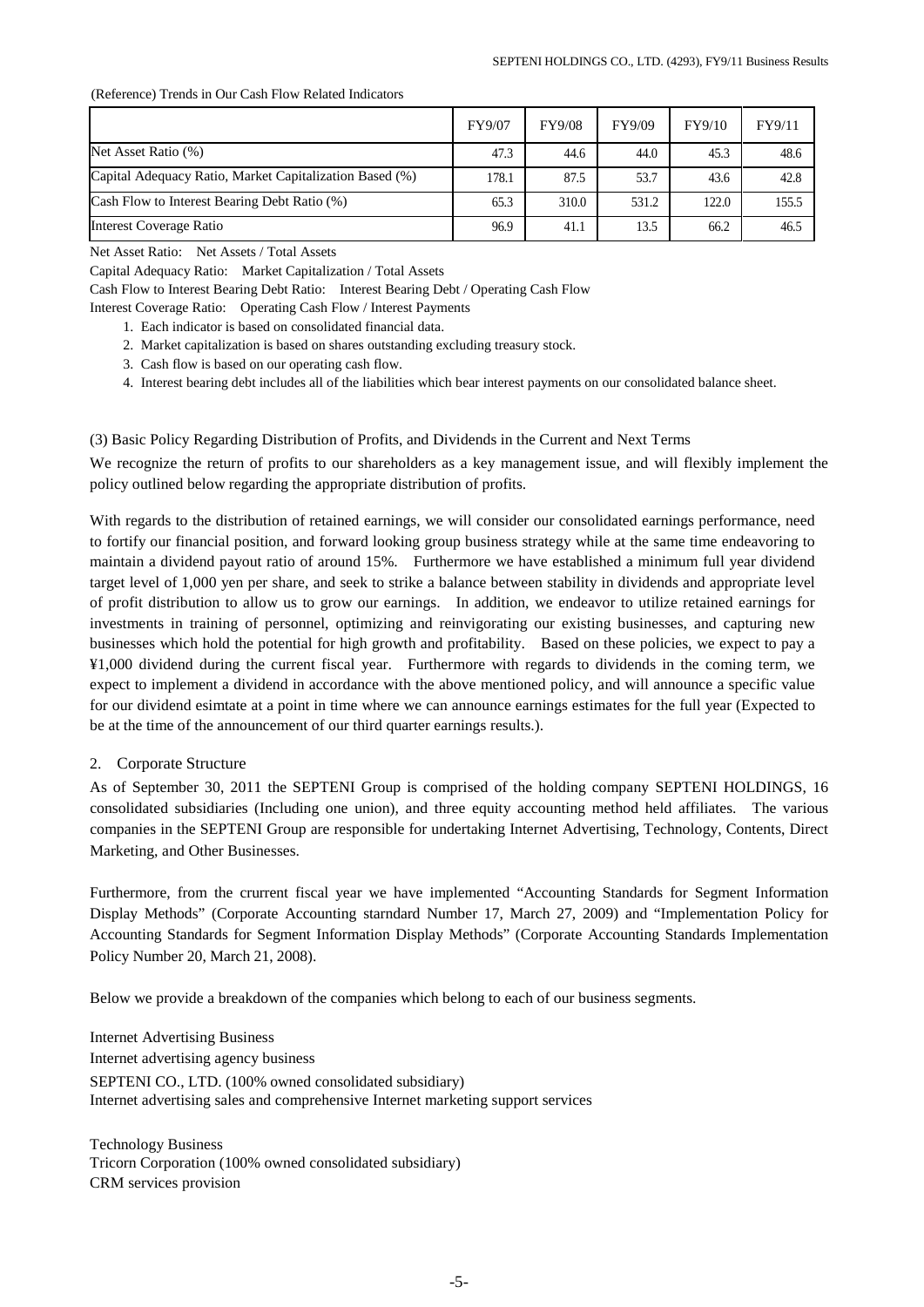Contents Business AXEL MARK INC. (57.0% owned consolidated subsidiary) Media and contents planning, development and operations for cellular telephone

Direct Marketing Business SEPTENI DIRECTMARKETING CO., LTD. (100% owned consolidated subsidiary) Sales promotion direct mail and other paper media mail outsourcing services

Other Business Commerce business ACRESS (100% owned consolidated subsidiary) Catalog sales services

## Diagram of SEPTENI's Corporate Structure

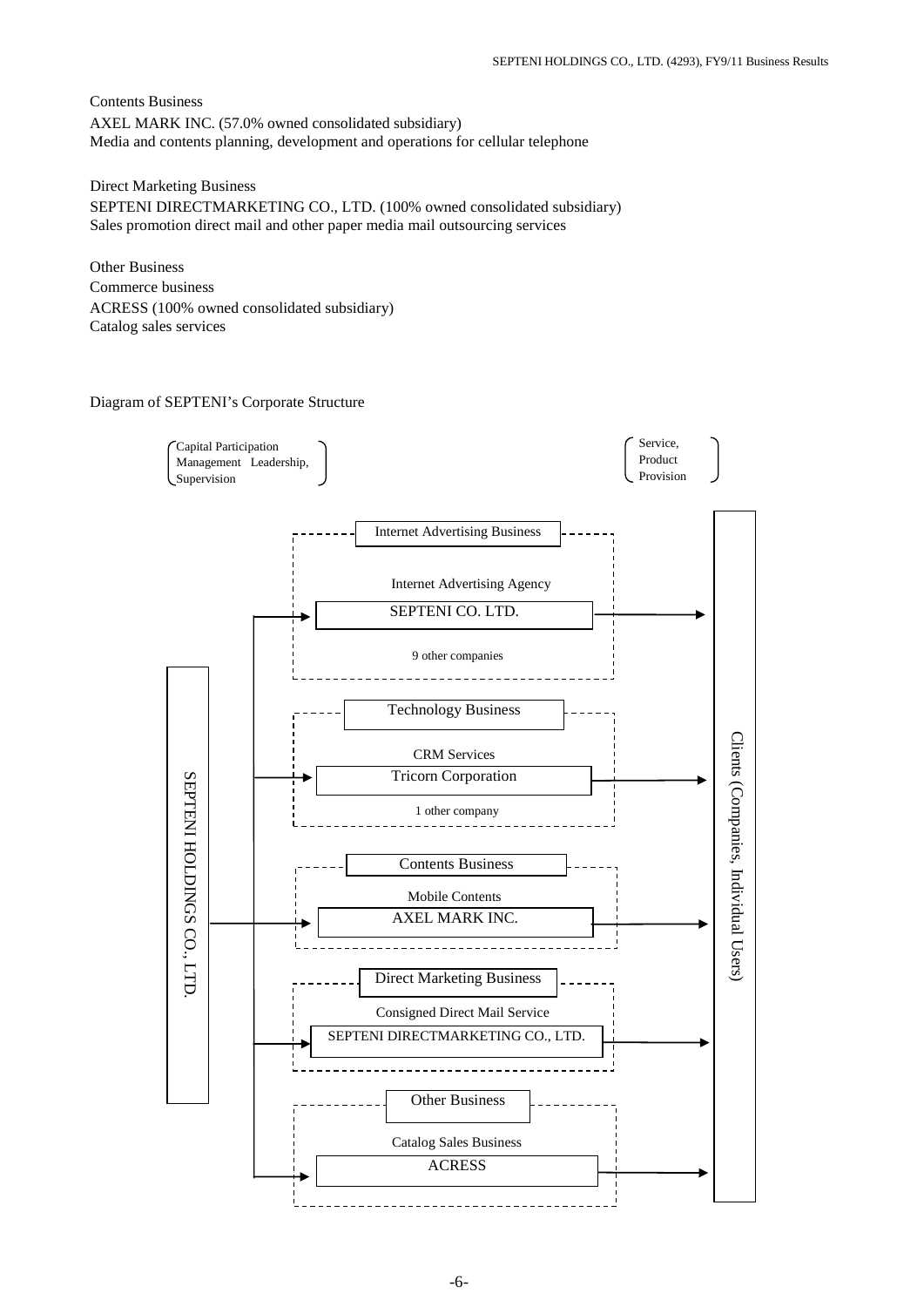- 3. Management Policy
- (1) Corporate Management Basic Policy

The SEPTENI corporate motto is "Rock your brain and be creative" to realize a "strong and grand company". As part of its corporate motto, SEPTENI identifies the following seven items as guiding principles of the management of our Company

- Speed : "Rough and ready" is superior to "clever and slow". "Speed" is our first priority.
- Stretch : Nurturing innovation with high goal
- Partnership :Nourishing management awareness and a sense of ownership among all the employee
- Fair and Open : Fair perspective and open mind
- Originality :Best business
- Passion : Good performance with high motivation
- Free and Rule :Balancing between freedom and rules with a strict belief and pleasure of work

(2) Issues to be Considered in the Intermediate to Long Term Corporate Strategy

The SEPTENI Group has been able to achieve strong earnings growth as an Internet advertising agency operating in the Internet advertising market during the past ten years. And while the businesses that we operate are still in a growth phase, the operating environment surrounding Internet businesses is changing rapidly with media and devices undergoing large changes. These changes are contributing to opportunities to create new high growth and high profitability businesses.

Against this backdrop, the SEPTENI Group has created a Three Year Midterm Business Plan (From fiscal year September 2011 to September 2013) as part of its endeavors to raise corporate value by creating and cultivating new growth businesses. The current Midterm Business Plan is based on the concept of "SEPTENI Original" and has called for aggressive investments in growth fields, for development of in-house services at the core of our businesses. The Plan also calls for efforts to create a high growth and high profitability business model. Specifically we have identified the areas of "mobile," "social," and "platforms" as key areas to create and develop new businesses that will enable us to achieve high growth and profitability.

- Financial targets in the final year of our Midterm Business Plan (Fiscal year September 2013)
	- Sales:  $\frac{\text{y}}{50.0}$  billion
	- Operating income: ¥3.0 billion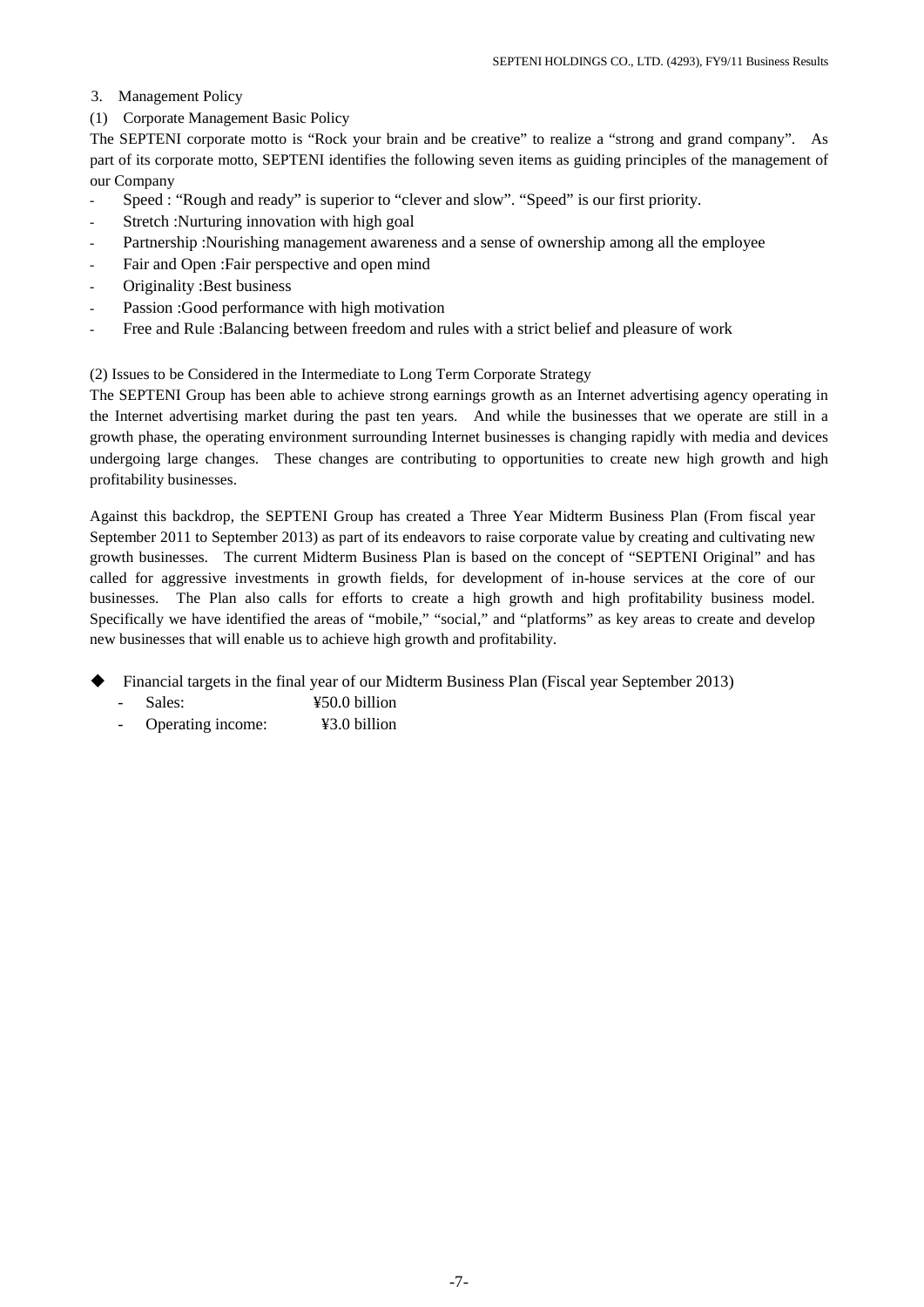## 4. Consolidated Financial Statements

## (1) Consolidated Balance Sheet

|                                 |                      | (Units:<br>Thousand Yen) |
|---------------------------------|----------------------|--------------------------|
|                                 | Previous Term        | <b>Current Term</b>      |
|                                 | (September 30, 2010) | (September 30, 2011)     |
| Assets                          |                      |                          |
| Current assets                  |                      |                          |
| Cash and equivalents            | 5,575,858            | 4,453,309                |
| Notes, accounts receivable      | 4,090,824            | 4,446,584                |
| Products                        | 40,783               | 38,795                   |
| Unfinished products             | 29,237               | 47,601                   |
| Stored goods                    | 7,861                | 6,865                    |
| Deferred tax assets             | 163,661              | 91,320                   |
| Others                          | 273,489              | 283,513                  |
| Doubtful account reserves       | $-5,505$             | $-5,237$                 |
| Total current assets            | 10,176,209           | 9,362,752                |
| <b>Fixed assets</b>             |                      |                          |
| Tangible fixed assets           |                      |                          |
| Buildings, structures (net)     | 103,063              | 15,617                   |
| Equipment, tools, others (net)  | 66,108               | 61,734                   |
| Others (net)                    | 2,868                | 573                      |
| Total tangible fixed assets     | 172,040              | 77,925                   |
| Intangible fixed assets         |                      |                          |
| Goodwill                        | 248,858              | 212,815                  |
| Software                        | 56,769               | 38,001                   |
| Lease assets                    | 118,118              | 90,860                   |
| Others                          | 4,587                | 5,931                    |
| Total intangible fixed assets   | 428,333              | 347,608                  |
| Investments, other assets       |                      |                          |
| Investment securities           | 1,069,861            | 1,498,086                |
| Security deposits               | 551,885              | 930,606                  |
| Deferred tax assets             | 48,601               | 64,514                   |
| Others                          | 89,194               | 53,450                   |
| Doubtful account reserves       | $-164,631$           | $-152,927$               |
| Total investments, other assets | 1,594,911            | 2,393,730                |
| <b>Total fixed assets</b>       | 2,195,286            | 2,819,264                |
| <b>Total assets</b>             | 12,371,495           | 12,182,017               |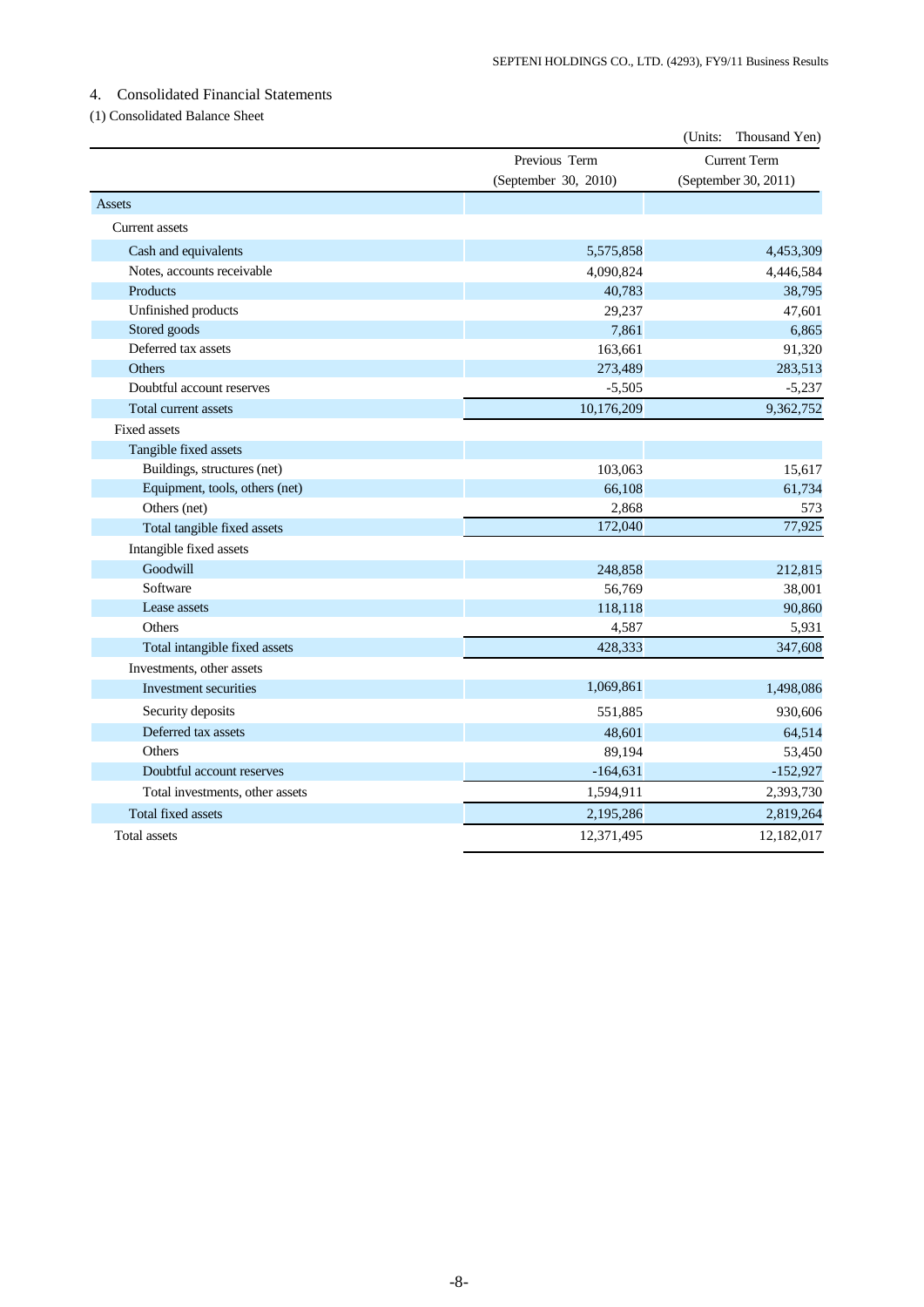|                                               |                      | (Units:<br>Thousand Yen) |
|-----------------------------------------------|----------------------|--------------------------|
|                                               | Previous Term        | Current Term             |
|                                               | (September 30, 2010) | (September 30, 2011)     |
| Liabilities                                   |                      |                          |
| <b>Current liabilities</b>                    |                      |                          |
| Notes, accounts payable                       | 3,808,991            | 4,003,889                |
| Short term debt                               | 1,051,002            | 728,338                  |
| Portion of long term debt due within one year | 253,350              | 26,100                   |
| Lease liabilities                             | 29,985               | 29,044                   |
| Unpaid accounts                               | 177,907              | 155,563                  |
| <b>Unpaid taxes</b>                           | 184,772              | 230,552                  |
| Bonus reserves                                | 189,033              | 154,514                  |
| Product return adjustment reserves            | 1,000                | 822                      |
| <b>Business loss reserves</b>                 | 8,262                |                          |
| Office moving expense reserves                |                      | 15,772                   |
| Others                                        | 385,981              | 366,799                  |
| Total current liabilities                     | 6,090,286            | 5,711,396                |
| <b>Fixed liabilities</b>                      |                      |                          |
| Long term debt                                | 26,100               |                          |
| Lease liabilities                             | 98,905               | 69,860                   |
| Others                                        | 76,378               | 57,893                   |
| Total fixed liabilities                       | 201,383              | 127,753                  |
| <b>Total liabilities</b>                      | 6,291,670            | 5,839,150                |
| Net assets                                    |                      |                          |
| Shareholders' equity                          |                      |                          |
| Capital                                       | 2,006,256            | 2,007,848                |
| Capital reserves                              | 3,107,190            | 3,108,781                |
| Retained earnings                             | 992,929              | 1,296,288                |
| Treasury stock                                | $-485,011$           | $-485,011$               |
| Total shareholders' equity                    | 5,621,364            | 5,927,906                |
| Accumulated other comprehensive income        |                      |                          |
| Other marketable securities valuation gains   | $-10,906$            | $-13,100$                |
| Total accumulated other comprehensive income  | $-10,906$            | $-13,100$                |
| Stock options                                 | 56,274               | 33,082                   |
| Minority interests                            | 413,092              | 394,979                  |
| Total net assets                              | 6,079,825            | 6,342,866                |
| Total liabilities, net assets                 | 12,371,495           | 12,182,017               |
|                                               |                      |                          |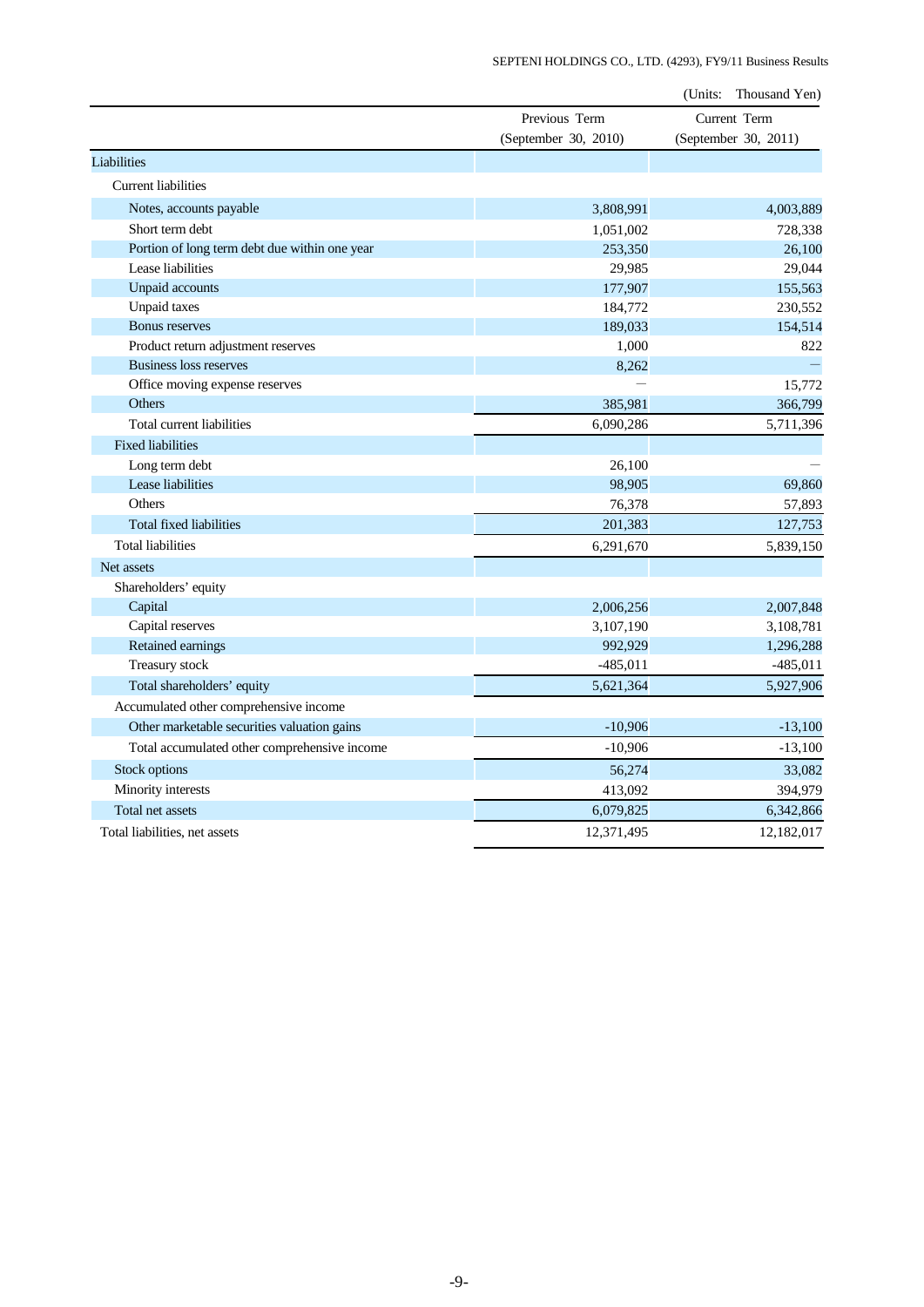## (2) Consolidate Income Statement, Comprehensive Income Statement

(Consolidated Income Statement)

|                                                                         |                        | (Units: Thousand Yen)  |
|-------------------------------------------------------------------------|------------------------|------------------------|
|                                                                         | Previous Term          | <b>Current Term</b>    |
|                                                                         | (From October 1, 2009  | (From October 1, 2010  |
|                                                                         | to September 30, 2010) | to September 30, 2011) |
| <b>Net Sales</b>                                                        | 32,648,558             | 34,632,903             |
| <b>CGS</b>                                                              | 26,272,389             | 28,260,465             |
| Gross income                                                            | 6,376,169              | 6,372,437              |
| Returned product adjustment reserves reversal                           | 1,177                  | 1,000                  |
| Returned product adjustment reserves                                    | 1,000                  | 822                    |
| Adjusted gross income                                                   | 6,376,345              | 6,372,616              |
| SG&A                                                                    | 5,278,247              | 5,443,877              |
| Operating income                                                        | 1,098,097              | 928,738                |
| Non-operating income                                                    |                        |                        |
| Interest income                                                         | 2,399                  | 1,782                  |
| Dividend income                                                         | 673                    | 562                    |
| Marketable security valuation gains                                     | 7,206                  |                        |
| Minority shareholding income                                            |                        | 72,346                 |
| Others                                                                  | 13,805                 | 21,137                 |
| Total non-operating income                                              | 24,085                 | 95,829                 |
| Non-operating expense                                                   |                        |                        |
| Interest payment                                                        | 18,065                 | 11,795                 |
| Share listing related expense                                           | 14,937                 | 14,873                 |
| Marketable securities valuation losses                                  |                        | 13,238                 |
| Minority shareholding investment losses                                 | 61,592                 |                        |
| <b>Others</b>                                                           | 3,462                  | 4,577                  |
| Non-operating expense                                                   | 98,058                 | 44,485                 |
| Ordinary income                                                         | 1,024,124              | 980,082                |
| Extraordinary income                                                    |                        |                        |
| Marketable securities liquidation profit                                | 59,470                 | 10,503                 |
| Profit on change in minority shareholdings                              |                        | 7,325                  |
| Doubtful account reserve reversals                                      | 12,808                 | 12,177                 |
| Stock options reversal profit                                           | 47,303                 | 21,353                 |
| <b>Others</b>                                                           | 8,056                  | 5,301                  |
| Total extraordinary income                                              | 127,639                | 56,662                 |
| <b>Extraordinary</b> loss                                               |                        |                        |
| Fixed asset liquidation loss                                            | 6,386<br>283,347       | 8<br>121,531           |
| Impairment accounting losses<br>Markeable securities liquidation losses |                        |                        |
| Markeable securities valuation losses                                   | 299                    |                        |
| Business loss reserve reversal                                          | 21,439<br>8,262        | 53,226                 |
| <b>Business losses</b>                                                  | 43,129                 |                        |
| Others                                                                  |                        |                        |
|                                                                         | 22,423                 | 22,402                 |
| Toasl extraordinary losses                                              | 385,288                | 197,170                |
| Net income before taxes                                                 | 766,475                | 839,574                |
| Corporate, residence, enterprise taxes                                  | 266,609                | 362,082                |
| Corporate tax adjustment                                                | $-28,936$              | 57,820                 |
| <b>Total taxes</b>                                                      | 237,673                | 419,902                |
| Income before minority interests                                        |                        | 419,671                |
| Minority interests losses                                               | $-16,968$              | $-9,463$               |
| Net income                                                              | 545,771                | 429,135                |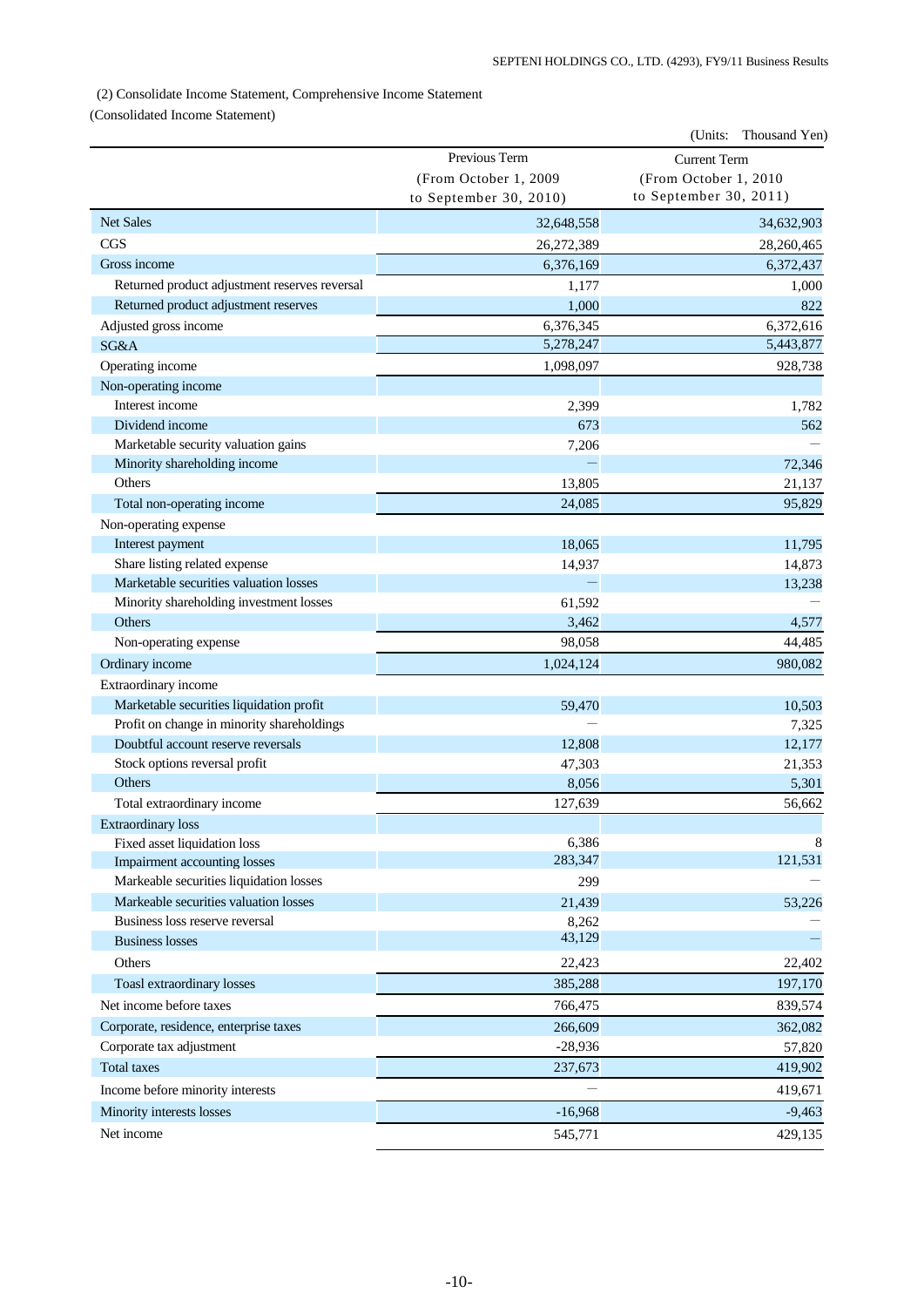## (Consolidated Comprehensive Income Statement)

|                                                          |                        | (Units: Thousand Yen)  |  |
|----------------------------------------------------------|------------------------|------------------------|--|
|                                                          | Previous Term          | <b>Current Term</b>    |  |
|                                                          | (From October 1, 2009) | (From October 1, 2010) |  |
|                                                          | to September 30, 2010) | to September $30,2011$ |  |
| Income before minority interests                         |                        | 419,671                |  |
| Other comprehensive income                               |                        |                        |  |
| Other marketable securities valuation difference         |                        | $-2,194$               |  |
| Total other comprehensive income                         |                        | $-2,194$               |  |
| Comprehensive income                                     |                        | 417,477                |  |
| (Details)                                                |                        |                        |  |
| Comprehensive income attributable to parent shareholding |                        | 426,940                |  |
| Comprehensive income attributable to minority interests  |                        | $-9,463$               |  |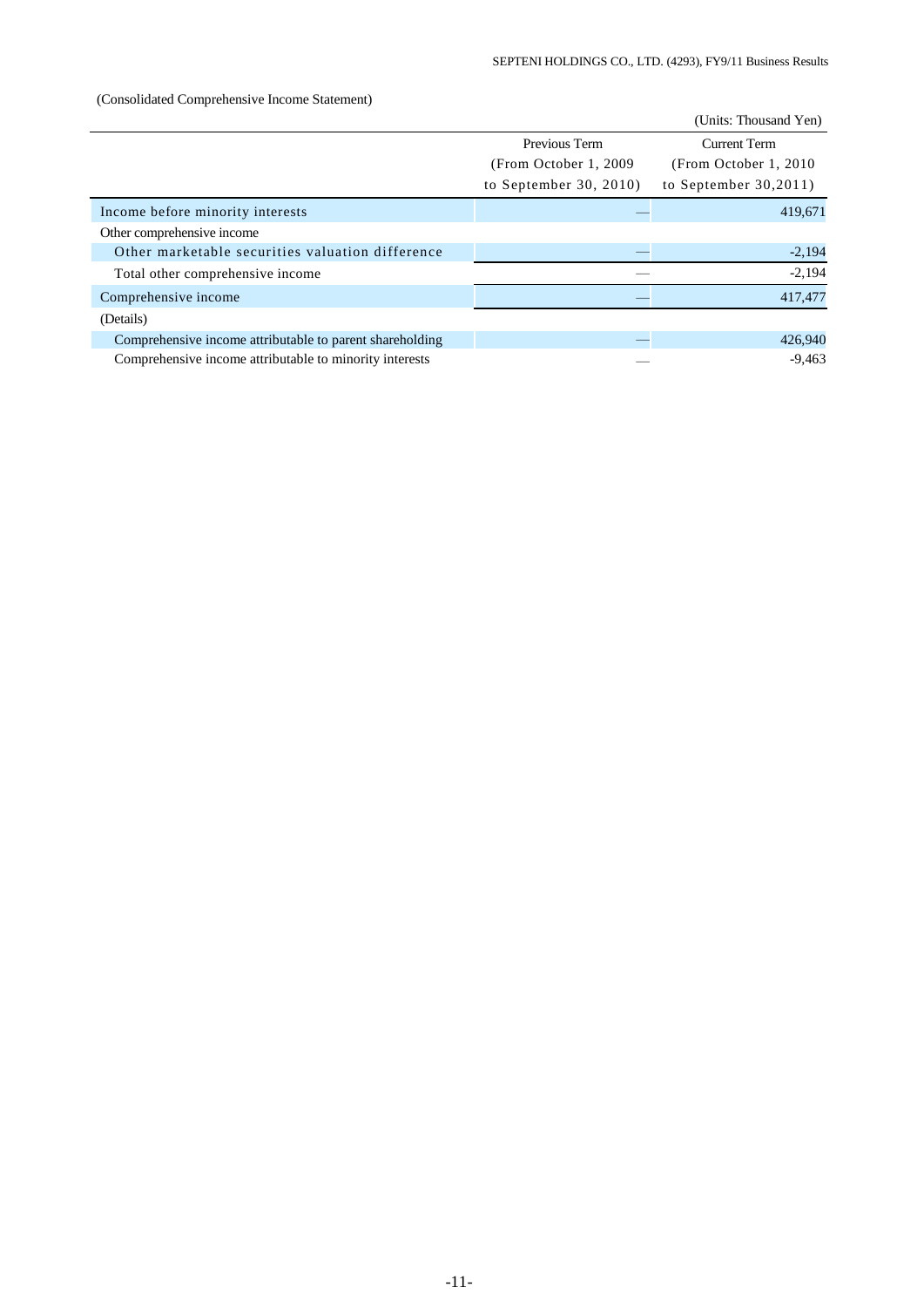(3) Changes in Consolidated Shareholders' Equity Statement

|                                  |                        | (Units:<br>Thousand Yen) |  |  |
|----------------------------------|------------------------|--------------------------|--|--|
|                                  | Previous Term          | <b>Current Term</b>      |  |  |
|                                  | (From October 1, 2009  | (From October 1, 2010)   |  |  |
|                                  | to September 30, 2010) | to September 30, 2011)   |  |  |
| Shareholders' equity             |                        |                          |  |  |
| Capital                          |                        |                          |  |  |
| Total at previous term end       | 1,997,978              | 2,006,256                |  |  |
| Change in current term           |                        |                          |  |  |
| New stock issued                 | 8,278                  | 1,591                    |  |  |
| Total change in current term     | 8,278                  | 1,591                    |  |  |
| Total at current term end        | 2,006,256              | 2,007,848                |  |  |
| Capital reserves                 |                        |                          |  |  |
| Total at previous term end       | 3,099,204              | 3,107,190                |  |  |
| Change in current term           |                        |                          |  |  |
| New stock issued                 | 7,985                  | 1,591                    |  |  |
| Total change in current term     | 7,985                  | 1,591                    |  |  |
| Total at current term end        | 3,107,190              | 3,108,781                |  |  |
| Retained earnings                |                        |                          |  |  |
| Total at previous term end       | 561,970                | 992,929                  |  |  |
| Change in current term           |                        |                          |  |  |
| Dividends from retained earnings | $-114,812$             | $-125,777$               |  |  |
| Net income                       | 545,771                | 429,135                  |  |  |
| Total change in current term     | 430,958                | 303,358                  |  |  |
| Total at current term end        | 992,929                | 1,296,288                |  |  |
| Treasury stock                   |                        |                          |  |  |
| Total at previous term end       | $-418,093$             | $-485,011$               |  |  |
| Change in current term           |                        |                          |  |  |
| Treasury stock acquisition       | $-66,918$              |                          |  |  |
| Total change in current term     | $-66,918$              |                          |  |  |
| Total at current term end        | $-485,011$             | $-485,011$               |  |  |
| Total shareholders' euqity       |                        |                          |  |  |
| Total at previous term end       | 5,241,060              | 5,621,364                |  |  |
| Change in current term           |                        |                          |  |  |
| New stock issued                 | 16,264                 | 3,182                    |  |  |
| Dividends from retained earnings | $-114,812$             | $-125,777$               |  |  |
| Net income                       | 545,771                | 429,135                  |  |  |
| Treasury stock acquisition       | $-66,918$              |                          |  |  |
| Total change in current term     | 380,304                | 306,541                  |  |  |
| Total at current term end        | 5,621,364              | 5,927,906                |  |  |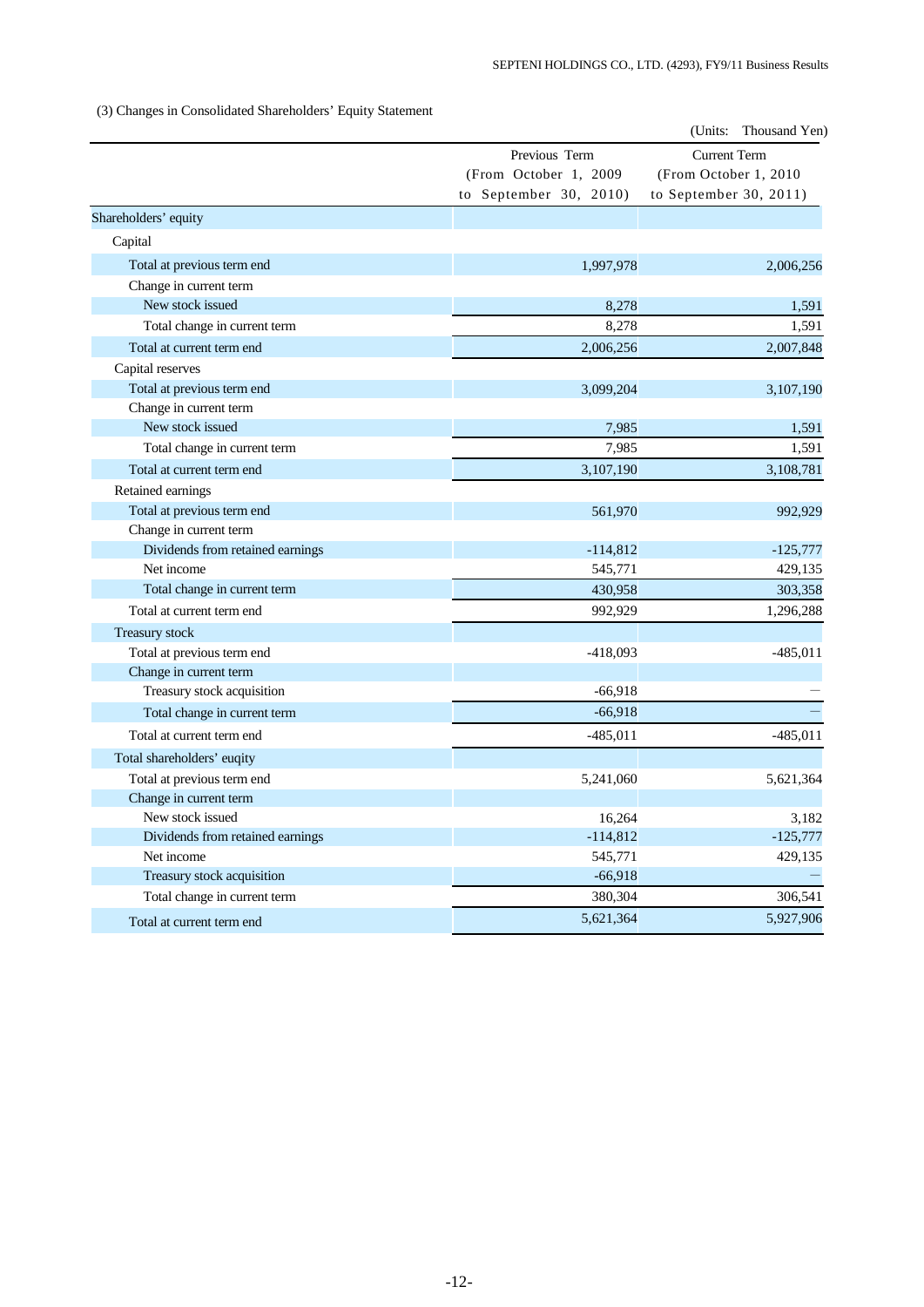|                                                     |                                               | (Units:<br>Thousand Yen) |
|-----------------------------------------------------|-----------------------------------------------|--------------------------|
|                                                     | Previous Term                                 | <b>Current Term</b>      |
|                                                     | (From October 1, 2009                         | (From October 1, 2010)   |
|                                                     | to September 30, 2010) to September 30, 2011) |                          |
| Accumulated other comprehensive income              |                                               |                          |
| Valuation difference on markeable securities        |                                               |                          |
| Total at previous term end                          | 1,771                                         | $-10,906$                |
| Change in current term                              |                                               |                          |
| Net change in items other than shareholders' equity | $-12,678$                                     | $-2,194$                 |
| Total change in current term                        | $-12,678$                                     | $-2,194$                 |
| Total at current term end                           | $-10,906$                                     | $-13,100$                |
| Total accumulated other comprehensive income        |                                               |                          |
| Total at previous term end                          | 1,771                                         | $-10,906$                |
| Change in current term                              |                                               |                          |
| Net change in items other than shareholders' equity | $-12,678$                                     | $-2,194$                 |
| Total change in current term                        | $-12,678$                                     | $-2,194$                 |
| Total at current term end                           | $-10,906$                                     | $-13,100$                |
| Stock option                                        |                                               |                          |
| Total at previous term end                          | 80,509                                        | 56,274                   |
| Change in current term                              |                                               |                          |
| Net change in items other than shareholders' equity | $-24,235$                                     | $-23,192$                |
| Total change in current term                        | $-24,235$                                     | $-23,192$                |
| Total at current term end                           | 56,274                                        | 33,082                   |
| Minority interests                                  |                                               |                          |
| Total at previous term end                          | 447,055                                       | 413,092                  |
| Change in current term                              |                                               |                          |
| Net change in items other than shareholders' equity | $-33,962$                                     | $-18,113$                |
| Total change in current term                        | $-33,962$                                     | $-18,113$                |
| Total at current term end                           | 413,092                                       | 394,979                  |
| Total net assets                                    |                                               |                          |
| Total at previous term end                          | 5,770,397                                     | 6,079,825                |
| Change in current term                              |                                               |                          |
| New stock issued                                    | 16,264                                        | 3,182                    |
| Dividends from retained earnings                    | $-114,812$                                    | $-125,777$               |
| Net income                                          | 545,771                                       | 429,135                  |
| Treasury stock acquisition                          | $-66,918$                                     |                          |
| Net change in items other than shareholders' equity | $-70,876$                                     | $-43,500$                |
| Total change in current term                        | 309,428                                       | 263,040                  |
| Total at current term end                           | 6,079,825                                     | 6,342,866                |
|                                                     |                                               |                          |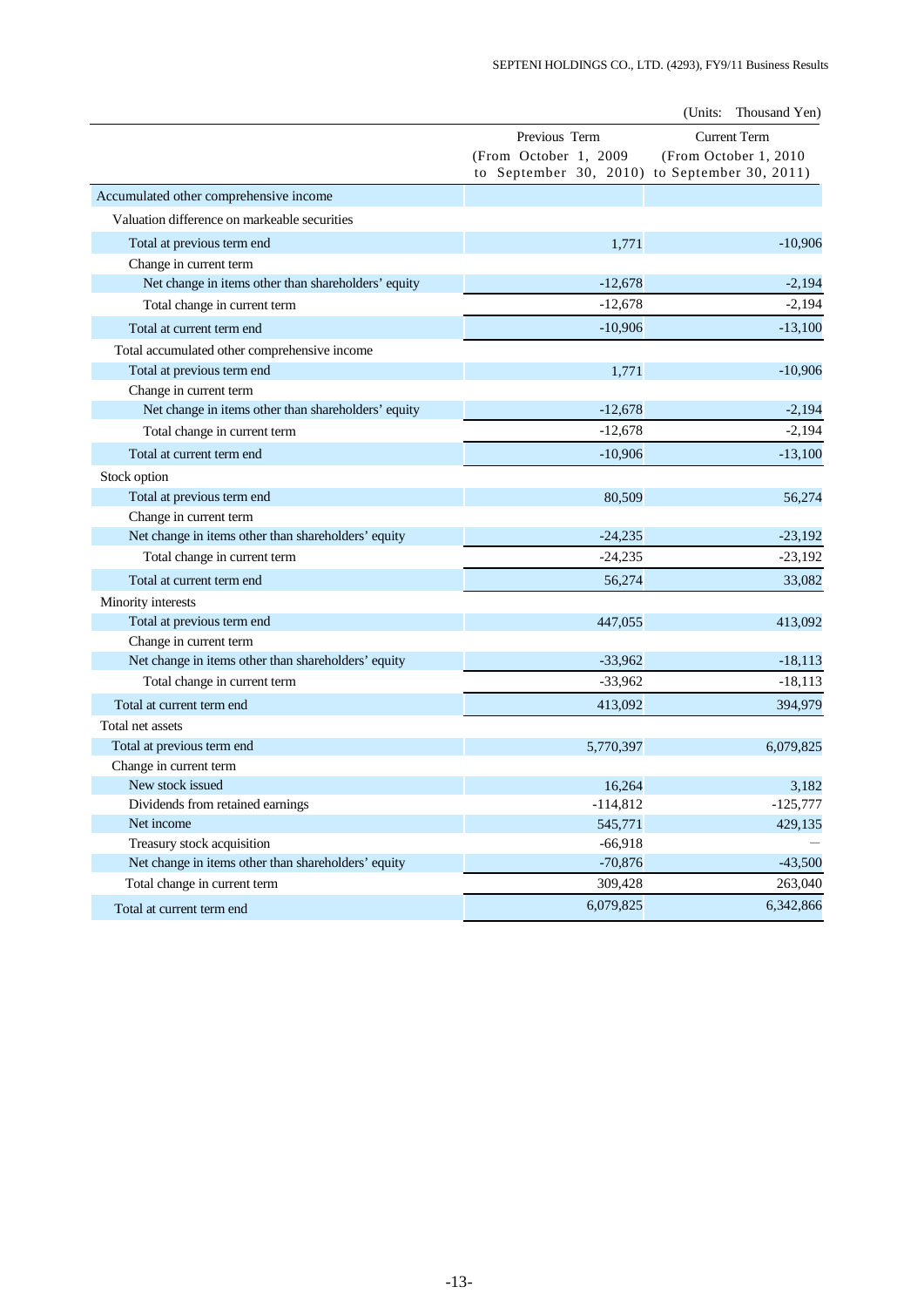## (4) Consolidated Cash Flow Statement

|                                                                |                        | (Units:<br>Thousand Yen) |
|----------------------------------------------------------------|------------------------|--------------------------|
|                                                                | Previous Term          | <b>Current Term</b>      |
|                                                                | (From October 1, 2009  | (From October 1, 2010    |
|                                                                | to September 30, 2010) | to September 30, 2011)   |
| Cash flow from operating activities                            |                        |                          |
| Net income before taxes                                        | 766,475                | 839,574                  |
| Depreciation, amortization                                     | 111,572                | 114,928                  |
| Impairment accounting loss                                     | 283,347                | 121,531                  |
| Amortization goodwill                                          | 64,520                 | 49,761                   |
| Doubtful account reserves                                      | $-13,622$              | $-11,972$                |
| <b>Bonus</b> reserves                                          | 27,603                 | $-34,518$                |
| Business loss reserves                                         | $-92,122$              | $-8,262$                 |
| Marketable securities valuation losses                         | 14,233                 | 66,465                   |
| Marketable securities liquidation losses                       | $-59,170$              | $-10,503$                |
| Interest, dividends received                                   | $-3,073$               | $-2,345$                 |
| Interest payment                                               | 18,065                 | 11,795                   |
| Minority shareholding income                                   | 62,892                 | $-69,830$                |
| Fixed asset liquidation losses                                 | 6,386                  | 8                        |
| Change in minority shareholding losses                         |                        | $-7,325$                 |
| Asset impairment obligation accounting standard implementation |                        | 1,380                    |
| Stock compensation expense                                     | 29,642                 | 6,294                    |
| Stock option reversal                                          | $-47,303$              | $-21,353$                |
| Change in receivables                                          | 7,036                  | $-356,874$               |
| Change in inventories                                          | $-20,522$              | $-15,379$                |
| Change in payables                                             | 40,397                 | 223,920                  |
| Others                                                         | 91,830                 | 10,579                   |
| Subtotal                                                       | 1,288,189              | 907,875                  |
| Interest, dividends received                                   | 3,088                  | 2,345                    |
| Interest paid                                                  | $-19,672$              | $-11,530$                |
| Tax claims payment                                             | 125,882                | 54,015                   |
| Corporate, other taxes                                         | $-201,578$             | $-404,091$               |
| Cash flow from operating activities                            | 1,195,910              | 548,615                  |
| Cash flow from investing activities                            |                        |                          |
| Acquisition of tangible fixed assets                           | $-29,074$              | $-45,305$                |
| Acquisition of intangible fixed assets                         | $-34,995$              | $-19,616$                |
| Fixed asset liquidation income                                 | 3,707                  |                          |
| Marketable securities acquisition                              | $-58,045$              | $-34,043$                |
| Marketable securities liquidation                              | 46,898                 | 15,000                   |
| Subsidiary share acquisition                                   | $-12,489$              | $-31,798$                |
| Subsidiary share liquidation                                   |                        | 18,205                   |
| Affiliate company share acquisition                            | $-30,000$              | -398,900                 |
| Affiliate company share liqudation                             | 19,360                 |                          |
| Change in loans extended                                       | 1,464                  | $-9,487$                 |
| Deposits, security deposits payment                            |                        | $-411,683$               |
| Others                                                         | 34,937                 | $-15,357$                |
| Cash flow from investing activities                            | $-58,237$              | -932,988                 |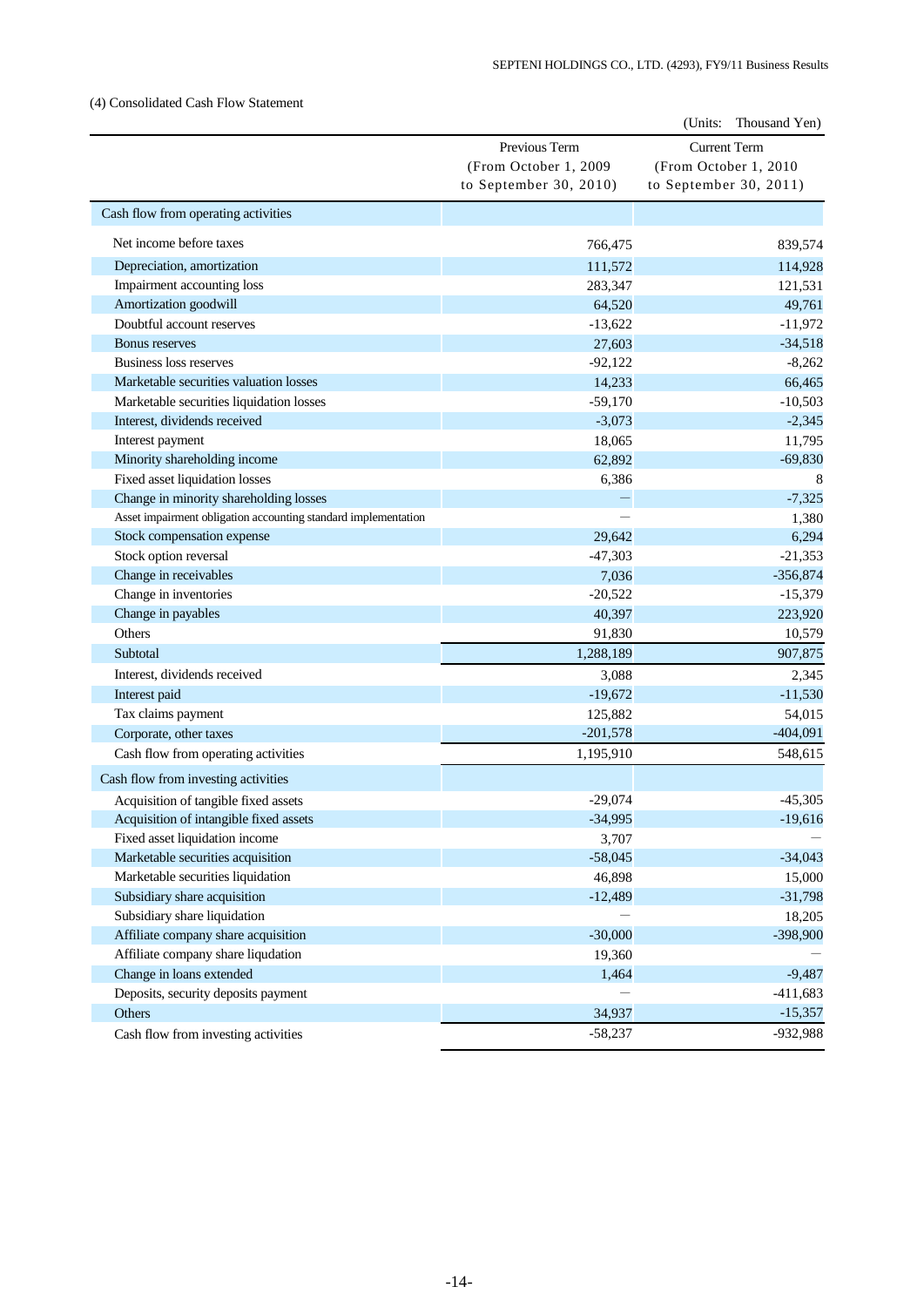|                                        |                        | (Units:<br>Thousand Yen) |
|----------------------------------------|------------------------|--------------------------|
|                                        | Previous Term          | <b>Current Term</b>      |
|                                        | (From October 1, 2009) | (From October 1, 2010)   |
|                                        | To September 30, 2010) | to September 30, 2011)   |
| Cash flow from financing activities    |                        |                          |
| Change in short term debt              | 186,00                 | $-322,664$               |
| Long term debt repayment               | $-272,100$             | $-253,350$               |
| Lease liabilities repayment            | $-19,636$              | $-29,985$                |
| New share issuance                     | 9,689                  | $\mathbf{0}$             |
| Treasury stock acquisition             | $-66,918$              |                          |
| Dividend payment                       | $-114,812$             | $-125,777$               |
| Dividend payment to minority interests | $-3,040$               | $-6,400$                 |
| <b>Others</b>                          | $-46$                  |                          |
| Cash flow from financing activities    | $-280,863$             | $-738,175$               |
| Cash and equivalents translation gains |                        |                          |
| Net change in cash and equivalents     | 856,809                | $-1,122,548$             |
| Cash and equivalents at term start     | 4,719,048              | 5,575,858                |
| Cash and equivalents at term end       | 5,575,858              | 4,453,309                |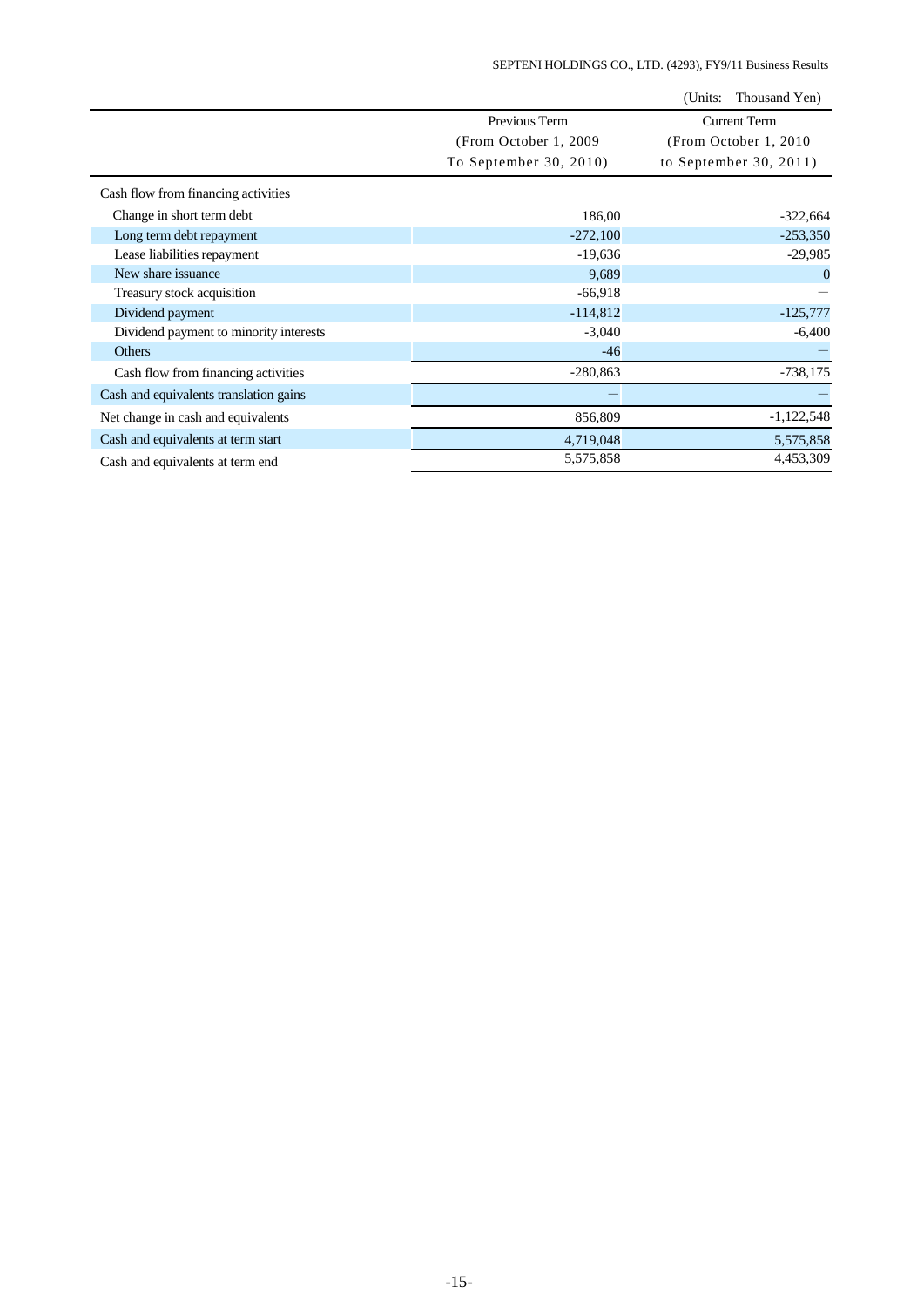# (5) Notes Regarding Going Concern Assumptions Not applicable

【Business Segment Information】

Fiscal Year September 2011 (From October 1, 2010 to September 30, 2011)

1. Reported Business Segment Overview

Our reported business segments are units for which financial information can be derived, and are periodically considered for evaluation and for allocation of business resources during board of director meetings. SEPTENI has categorized its divisions in accordance with these reported business segments in line with market conditions as "Internet Advertising Business", "Technology Business", "Contents Business", "Direct Marketing Business", and "Other Business." Furthermore descriptions of our reported business segments are provided below.

| <b>Business Segment</b> | <b>Business Description</b>                               |
|-------------------------|-----------------------------------------------------------|
| Internet Advertising    | Internet advertising agency, ad network, mobile media rep |
| Technology              | Mail distribution ASP, CRM services, system integration   |
| Contents                | Mobile contents provision                                 |
| Direct Marketing        | Consigned direct mail, sales promotional services         |
| Other                   | Commerce, various new businesses                          |

2. Calculations for our reported business segment sales, income, assets and other items

Income for our reported business segments are operating income. Internal sales between our different segments and transfers are based on market prices.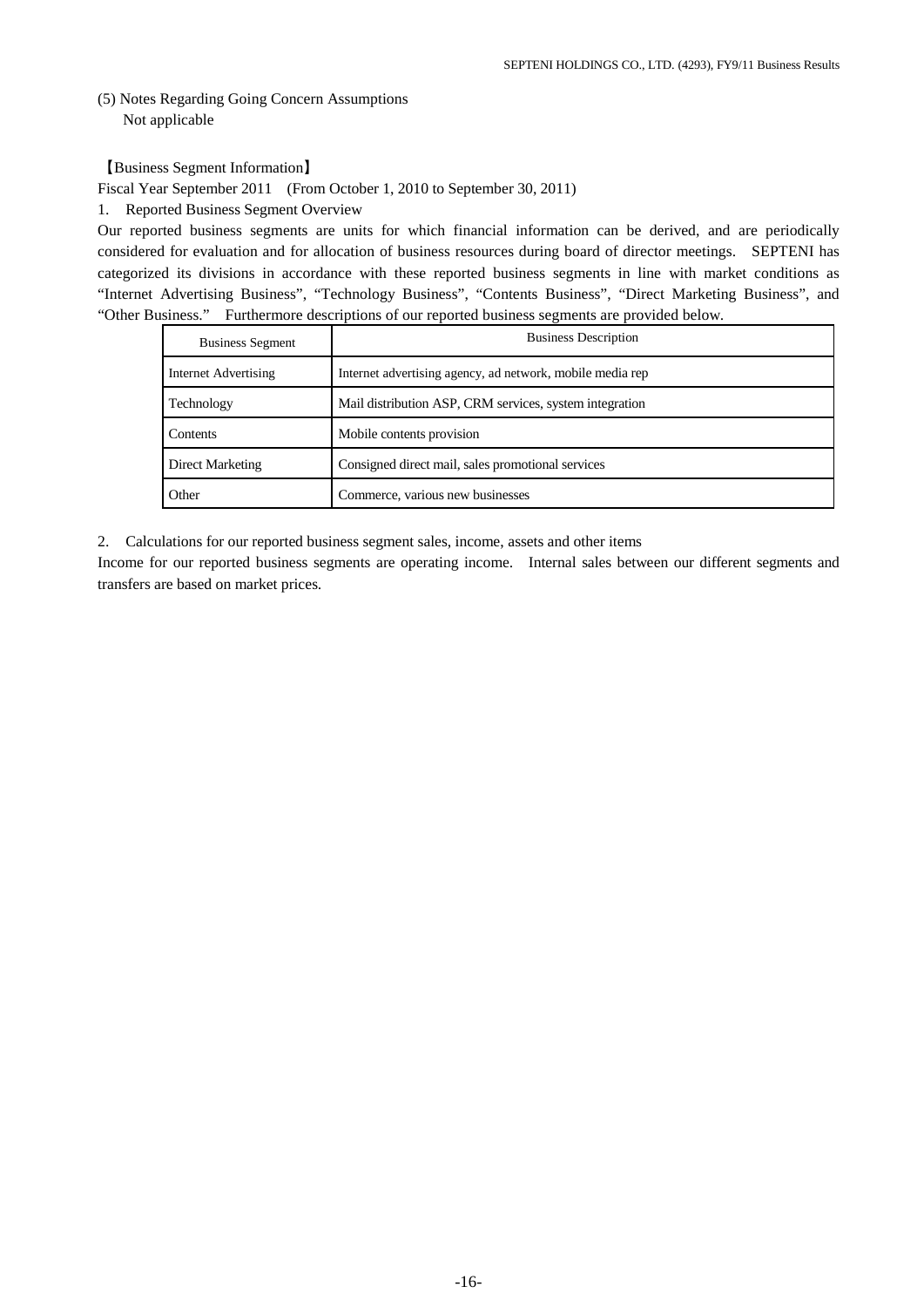3. Information Relating to Reported Business Segment Sales, Income, Assets and Other Items Fiscal Year September 2010 (From October 1, 2009 to September 30, 2010)

(Units: Thousand Yen)

|                                                   | <b>Reported Business Segments</b> |            |           |                     |           |            | Consolidated                    |                      |
|---------------------------------------------------|-----------------------------------|------------|-----------|---------------------|-----------|------------|---------------------------------|----------------------|
|                                                   | Internet<br>Advertising           | Technology | Contents  | Direct<br>Marketing | Other     | Total      | Adjustments<br>(Notes: $1, 2$ ) | Account<br>(Note: 3) |
| <b>Sales</b>                                      |                                   |            |           |                     |           |            |                                 |                      |
| <b>External</b> sales                             | 27,339,288                        | 645,999    | 1,342,067 | 2,226,093           | 1,095,109 | 32,648,558 |                                 | 32,648,558           |
| Internal sales,<br>transfers                      | 47,733                            | 65,936     | 50        | 16,015              | 2,154     | 131,889    | (131, 889)                      |                      |
| Total                                             | 27,387,022                        | 711,935    | 1,342,117 | 2,242,109           | 1,097,263 | 32,780,448 | (131, 889)                      | 32,648,558           |
| Operating income                                  | 1,146,616                         | 178,056    | 36,453    | 184,263             | $-60,390$ | 1,484,999  | (386, 901)                      | 1,098,097            |
| Assets                                            | 6,817,432                         | 656,485    | 1,411,532 | 754,623             | 496,851   | 10,136,926 | 2,234,569                       | 12,371,495           |
| Other items                                       |                                   |            |           |                     |           |            |                                 |                      |
| Depreciation                                      | 45,371                            | 7,289      | 28,142    | 1,193               | 36,554    | 118,551    | (6,979)                         | 111,572              |
| Change in tangible,<br>intangible fixed<br>assets | 33,754                            | 3,855      | 10,498    | 275                 | 153,946   | 202,331    | (5,628)                         | 196,702              |

(Note)

1. Within segment operating income, ¥4.408 million of the ¥386.901 million in adjustments was considered bo be transactions between reported business segments and ¥391.310 in expenses which are considered to be company wide. Company wide expenses are considered to be expense for the operation of the holding company.

2. Within assets, 2,234.569 million yen is considered to be cash and equivalents, marketable securities and other assets used by the holding company in company wide operations.

3. Segment income or loss are adjusted from consolidated financial statements.